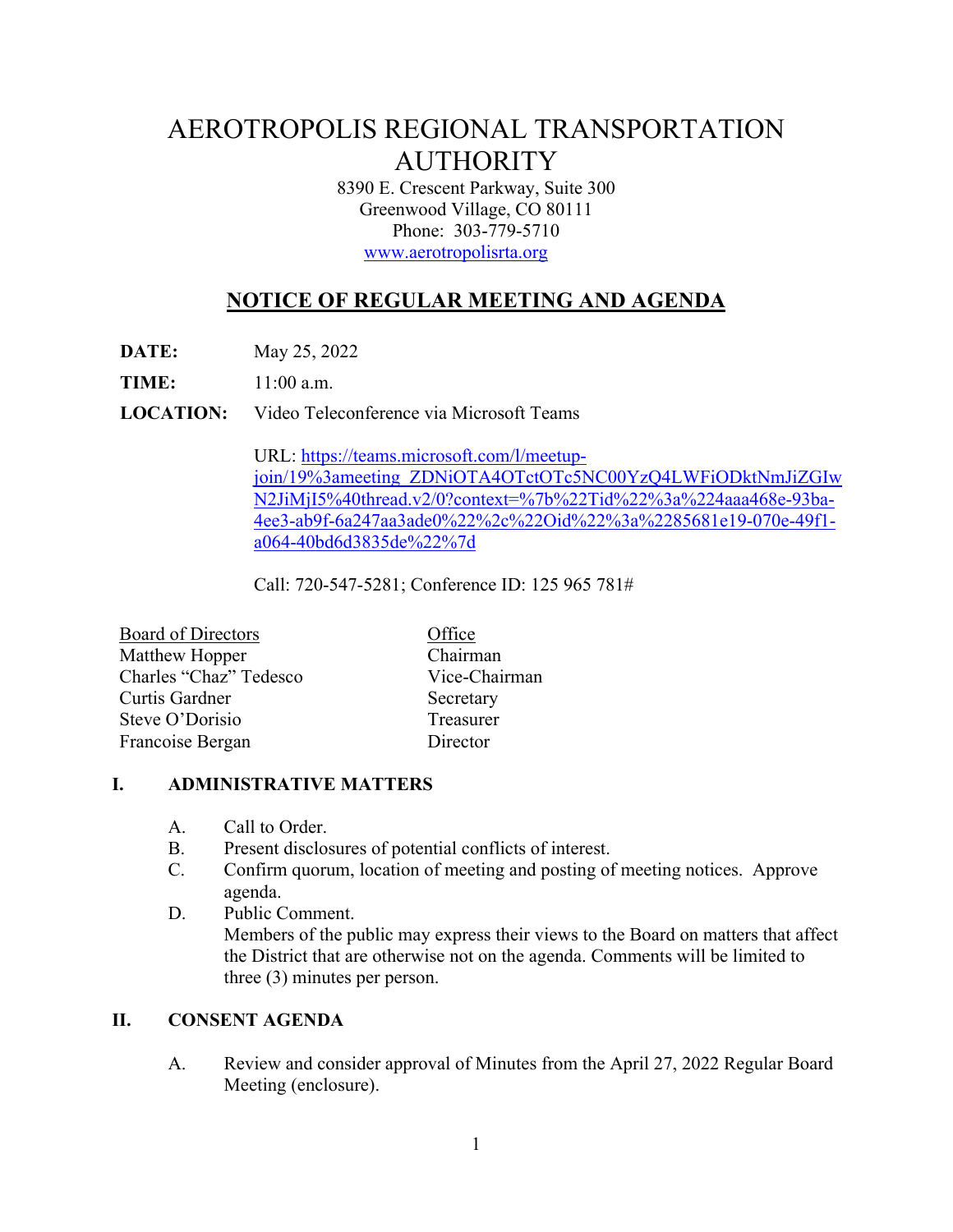#### **III. ENGINEERING/CONSTRUCTION MATTERS**

- A. Discussion and possible action concerning planning, design and construction of Authority's Regional Transportation System and related matters.
- B. Aurora Highlands Development Update Carla Ferreira.
- C. City of Aurora Development Review Update Jason Batchelor.
- D. ATEC Metropolitan District Nos. 1 and 2 Update.
- E. Green Valley Ranch East Metropolitan District Update.
- F. Other.

### **IV. FINANCIAL MATTERS**

- A. Consider approval of May claims totaling \$14,692.11 (enclosure).
- B. Presentation, discussion and possible action concerning April 30, 2022 financial statements (enclosure).
- C. Discussion and possible action concerning the review and verification of project costs associated with the Authority's Regional Transportation System (enclosure).
- D. Presentation, discussion and possible action on AACMD Draw Requests(s) No. 019 in the amount of \$409,085.95 (enclosure).
- E. Presentation, discussion and possible action on ARTA Draw Requests(s) No. 018 in the amount of \$7,676.21 (enclosure).
- F. Other.

### **V. MANAGER MATTERS**

- A. Authority Manager report.
- B. Discussion and possible action concerning matters presented by Authority Manager.

### **VI. LEGAL MATTERS**

A. Authority Legal Counsel report.

Discussion and possible action concerning contracts, intergovernmental agreements and other legal arrangements related to the planning, design and construction of the Authority's Regional Transportation System and related matters.

- B.
- i. Green Valley Ranch East Metropolitan District No. 6, District Project Notice  $-48<sup>th</sup>$  Avenue (Tibet Road to E470) Project; ARTA project authorization (enclosure)
- ii. Cost Sharing Agreement among Windler Public Improvement Authority, Windler Metropolitan District, Green Valley Ranch East Metropolitan District No. 6, GVP Windler, LLC, and Clayton Properties Group II, Inc. (informational item only) (enclosure)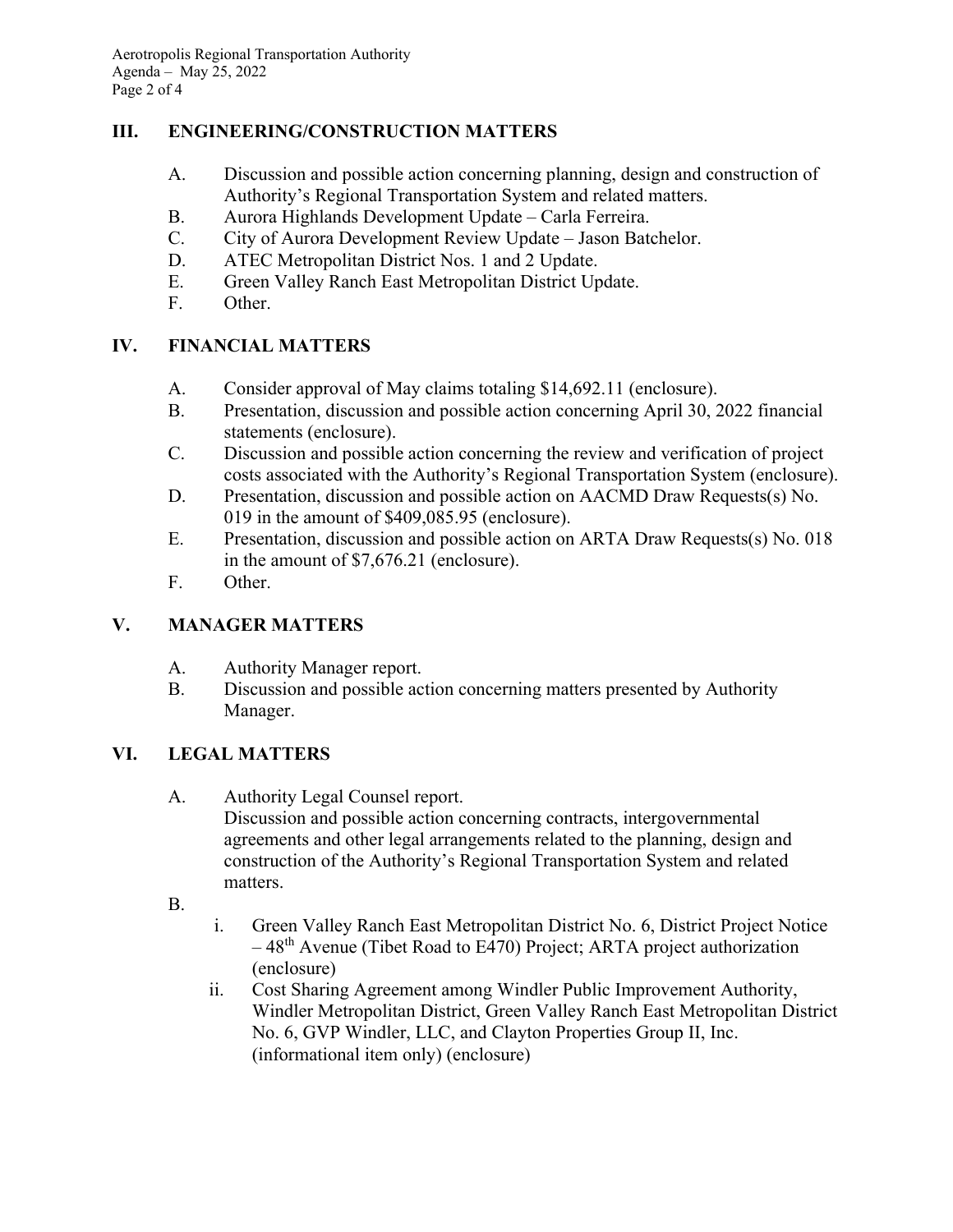Aerotropolis Regional Transportation Authority Agenda – May 25, 2022 Page 3 of 4

**VII. EXECUTIVE SESSION** (If needed, an executive session may be called pursuant to and for the purposes set forth in Section 24-6-402(4), C.R.S., after announcement of the specific topic for discussion and statutory citation authorizing the executive session, and a vote of two-thirds of the quorum of the Board present.).

#### **VIII. OTHER BUSINESS**

- A. Confirm Quorums for June 8<sup>th</sup> and June 22<sup>nd</sup> Regular Meetings.
- B. Other.

### **IX. ADJOURNMENT**